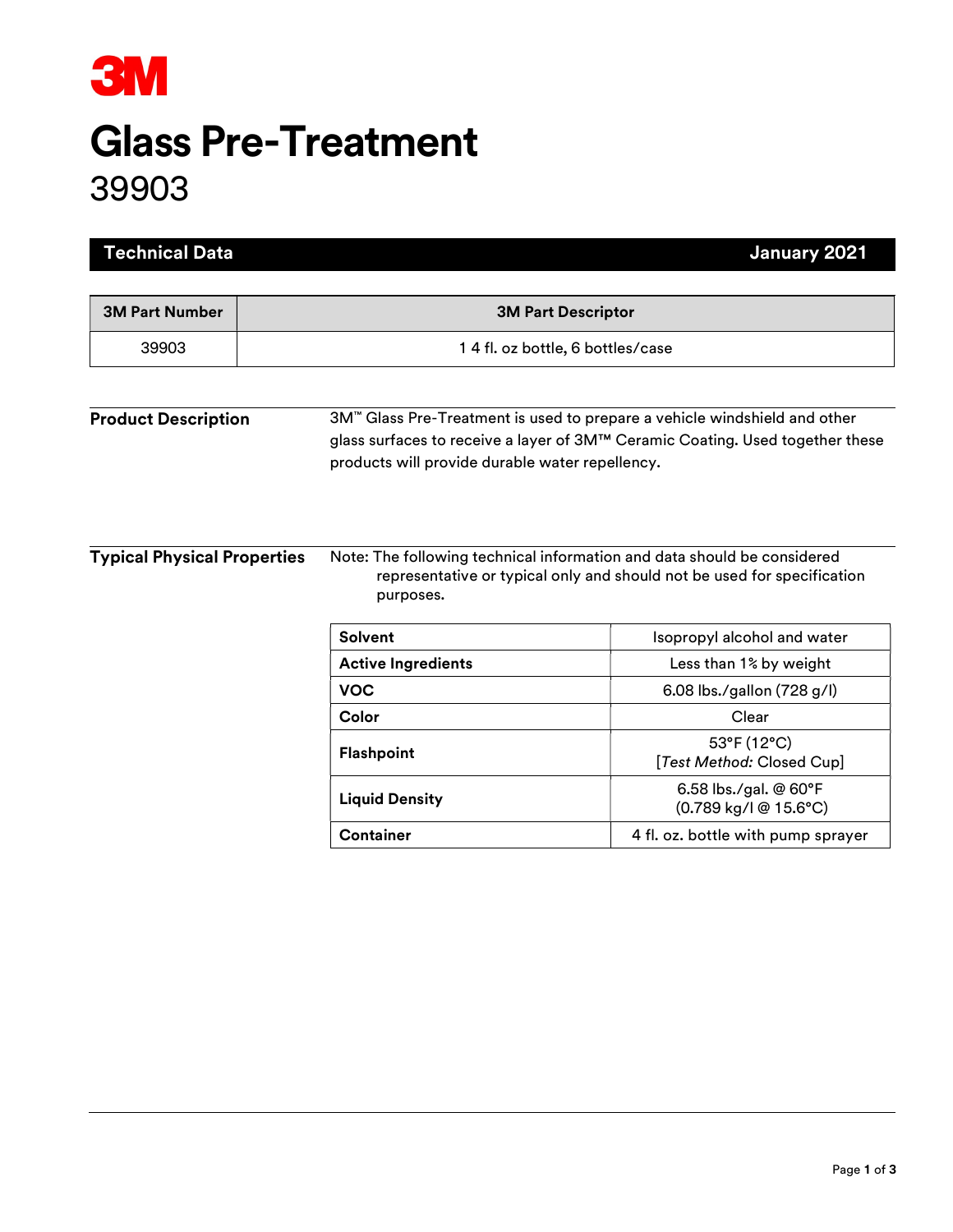## 3M™ Glass Pre-Treatment 39903

| <b>Directions for Use</b>        | Attention: Wear protective gloves and eye/face protection.                                                                                                                                                                                                                                                                                                                                                                                                                                                                                                                                                                                                                                                                                             |  |
|----------------------------------|--------------------------------------------------------------------------------------------------------------------------------------------------------------------------------------------------------------------------------------------------------------------------------------------------------------------------------------------------------------------------------------------------------------------------------------------------------------------------------------------------------------------------------------------------------------------------------------------------------------------------------------------------------------------------------------------------------------------------------------------------------|--|
|                                  | 1. Allow bottle contents to acclimate to room temperature before using.<br>Moisten a clean, soft absorbent, lint-free cloth with the pre-treatment<br>2.<br>and spray directly onto the glass. Wipe glass in one direction to ensure<br>complete coverage.<br>3. Immediately wipe the area with a dry, lint-free cloth to ensure the area<br>is completely dry with no visible residue.<br>4. Apply 3M™ Ceramic Coating within 15 minutes after treating the<br>surface to minimize the risk of recontamination of the surface.                                                                                                                                                                                                                        |  |
| <b>Product Uses</b>              | This 3M™ Glass Pre-Treatment is designed to treat automotive glass before<br>applying 3M™ Ceramic Coating.                                                                                                                                                                                                                                                                                                                                                                                                                                                                                                                                                                                                                                             |  |
| <b>Storage and Handling</b>      | Store in an environment between 50°F to 95°F (10°C to 35°C). Allow the<br>solution to acclimate to application room temperature condition before using<br>to treat glass. Note: Flammable Liquid and Vapor. Keep away from sources of<br>ignition and avoid static discharge. Conductive clothing and shoes are<br>recommended while dispensing or handling this product.                                                                                                                                                                                                                                                                                                                                                                              |  |
| <b>Precautionary Information</b> | Before using this product, please reference Product Label and/or Safety Data<br>Sheet for Health and Safety Information. Note: Laws controlling the acceptable<br>amounts of Volatile Organic Compounds (VOCs) vary by state, and in some<br>cases by locality. For surface preparation and clean-up activities, consult<br>federal, state and local regulations regarding use of products containing VOCs<br>in your area.                                                                                                                                                                                                                                                                                                                            |  |
| <b>Technical Information</b>     | The technical information, guidance, and other statements contained in this document or<br>otherwise provided by 3M are based upon records, tests, or experience that 3M believes<br>to be reliable, but the accuracy, completeness, and representative nature of such<br>information is not guaranteed. Such information is intended for people with knowledge<br>and technical skills sufficient to assess and apply their own informed judgment to the<br>information. No license under any 3M or third party intellectual property rights is granted<br>or implied with this information.                                                                                                                                                          |  |
| <b>Product Selection and Use</b> | Many factors beyond 3M's control and uniquely within user's knowledge and control can<br>affect the use and performance of a 3M product in a particular application. As a result,<br>customer is solely responsible for evaluating the product and determining whether it is<br>appropriate and suitable for customer's application, including conducting a workplace<br>hazard assessment and reviewing all applicable regulations and standards (e.g., OSHA,<br>ANSI, etc.). Failure to properly evaluate, select, and use a 3M product in accordance with<br>all applicable instructions and with appropriate safety equipment, or to meet all<br>applicable safety regulations, may result in injury, sickness, death, and/or harm to<br>property. |  |